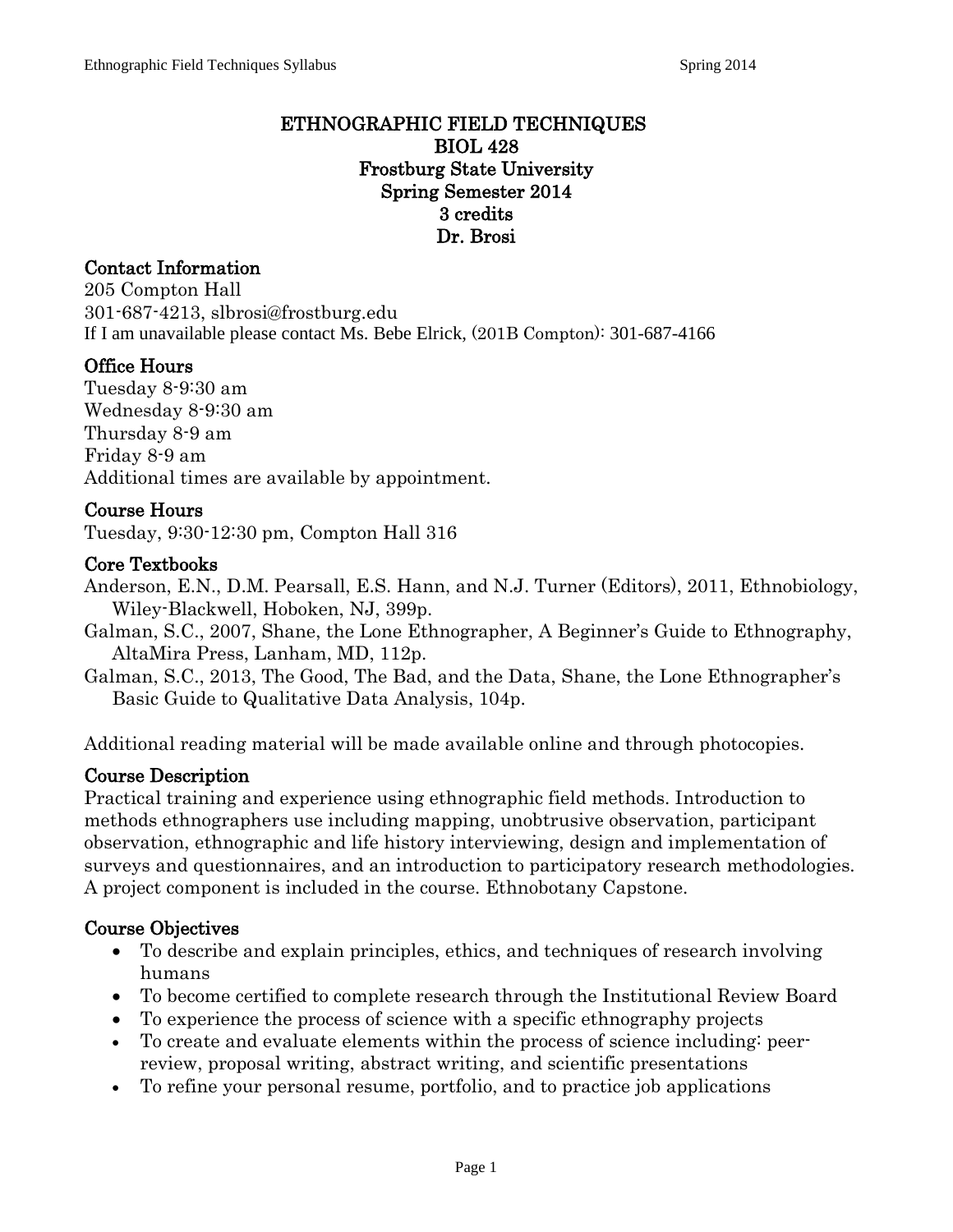## Format for lectures:

This is the general format for course time and will be modified throughout the semester as needed. Generally online material will be focused on incorporating core content knowledge and class time will be focused on competency development. This is a 400-level, majors-only, capstone course. It is expected that you are self-motivated and complete extensive work outside of the course.

## Tuesdays

|                                                                           | $9:30 - 9:35$ am Course starts $9:30$ am sharp!                               |  |  |  |  |  |
|---------------------------------------------------------------------------|-------------------------------------------------------------------------------|--|--|--|--|--|
|                                                                           | 5 minute reading quiz, if you are late you will be unable to take the quiz    |  |  |  |  |  |
| *some reading quizzes are online and due <i>prior</i> to attending class* |                                                                               |  |  |  |  |  |
| *most assignments are online and due prior to attending class*            |                                                                               |  |  |  |  |  |
|                                                                           | 9:35 · 10:00 am Lecture and overview of new topic and details, information on |  |  |  |  |  |
|                                                                           | content knowledge                                                             |  |  |  |  |  |
| $10:00 - 10:30$ am                                                        | Class wide discussion of issues, areas of concern                             |  |  |  |  |  |
| $10:30 - 11:00$ am                                                        | Project work, specific designation of goals for Thursdays class               |  |  |  |  |  |
|                                                                           | 11:00am-12:30 pm Peer-review and/or presentation to class                     |  |  |  |  |  |

Peer-review will generally take place on Tuesday late. You will need to electronically submit your materials on blackboard and bring a laptop for the review process. You will work with a member of another group on the material for 10 minutes. Then you will switch to work on the reviewers materials. You will need to incorporate suggestions from the group and repost your assignment by the next class.

Bring your textbooks, working drafts, laptop, and project notebook to every lab, failure to do so will result in a reduction on your project grade. Arrive to class on time, 9:30am, and plan to stay for the full period of the class, until 12:30 pm. University policy prohibits the use of food or beverage inside of the lab.

## Grading Policy

Final grades will be determined by averaging quizzes, exams, projects, class attendance and participation, and a comprehensive final. Letter grades will be based on a standard scale:

 $A = 90.000 - 100\%$  $B = 80.000 - 89.999\%$ C=70.000-79.999% D=60.000-69.999% F= 59.999, Neither the CS nor the NC are options for this course.

## Inclement Weather

Lecture will be cancelled only if FSU is officially closed. Even if lecture is canceled online assignments are still required to be completed and submitted.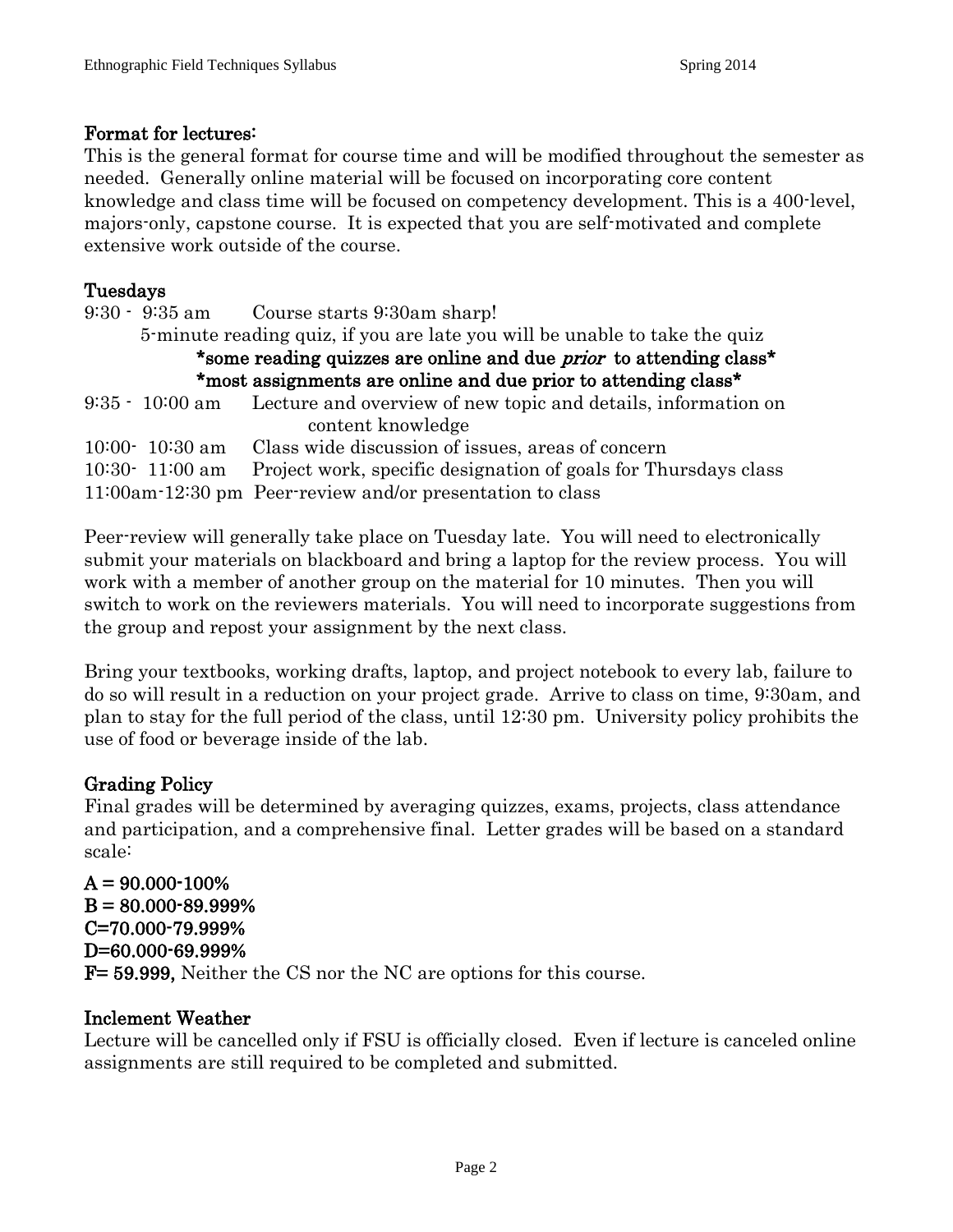#### 150 points possible

- Reading Quizzes: 75 pts (15 quizzes 5 pt. each)
- Assignments: 15 pts.
	- $\circ$  **Assessments**(6 pts. total)
		- 1 pt. RISC pre-course survey (due Feb. 4th @ 9:30am)
		- $\blacksquare$  1 pt. pre and post content tests (due periodically)
		- $\blacksquare$  1 pt. Ethnobotany Program Assessment (due Feb. 4<sup>th</sup> @ 9:30am)
		- $\blacksquare$  1 pts. NIH certification (due Feb. 4<sup>th</sup> @ 9:30am)
		- $\blacksquare$  1 pt. RISC post-course survey (due May 6<sup>th</sup>)
		- $\blacksquare$  1 pts. Ethnobotany Program Assessment Exam (due May 6<sup>th)</sup>
	- o Assignments from, The Good, The Bad, & The Data (9 pts. total), HW1-9
- Project: 50 pts.

| $\circ$ | 10 pts. IRB                                                                                    |                        |  |  |  |
|---------|------------------------------------------------------------------------------------------------|------------------------|--|--|--|
|         | 1 pt. Objectives and Hypotheses                                                                | Feb. $11th$            |  |  |  |
|         | 1 pt. Participant Selection, Procedures, Risks & Ben. Feb. 11 <sup>th</sup>                    |                        |  |  |  |
|         | 1 pts. Consent Form and Interview Questions                                                    | Feb. $18th$            |  |  |  |
|         | 7 pts. IRB Application Submission                                                              |                        |  |  |  |
|         | 2 pts. to Dr. Brosi                                                                            | Feb. $18th$            |  |  |  |
|         | 5 pts. Office of Research                                                                      | Feb. 25th              |  |  |  |
| O       | 10 pts. Abstract Submissions                                                                   |                        |  |  |  |
|         | 1 pt. summary to Dr. Keller, CLAS undergrad.                                                   | Feb. 24th              |  |  |  |
|         | 5 pts. abstract to Focus Frostburg                                                             | March 1st              |  |  |  |
|         | 4 pts. abstract to Dr. Keller, CLAS undergrad.                                                 | April 21st             |  |  |  |
| $\circ$ | 10 pts. Grant Submissions                                                                      |                        |  |  |  |
|         | 2 pts. for peer-review                                                                         | Feb. $21st$            |  |  |  |
|         | 3 pts. to Dr. Brosi                                                                            | Feb. 23rd              |  |  |  |
|         | 5 pts. for two submissions                                                                     |                        |  |  |  |
|         |                                                                                                |                        |  |  |  |
|         | Office of Research & Sponsored Programs                                                        | March 7th              |  |  |  |
|         | http://www.frostburg.edu/admin/orsp/awards-and-development/#undergradresearch                  |                        |  |  |  |
|         | <b>FSU Foundation Grants</b><br>$\bullet$                                                      | March 9th              |  |  |  |
|         | http://www.frostburg.edu/foundation/forms/opportunity-grant-request/                           |                        |  |  |  |
|         | Sigma Xi Grants-in-Aid of Research program March 15th<br>http://www.sigmaxi.org/programs/giar/ |                        |  |  |  |
| $\circ$ | 20 pts. Presentations & Posters (needs to include photographs of activity                      |                        |  |  |  |
|         | which will be completed by April 8th)                                                          |                        |  |  |  |
|         | 2 pts. presentation peer-review in class                                                       | April 10 <sup>th</sup> |  |  |  |
|         | 8 pts. presentation Focus Frostburg                                                            | mid-April              |  |  |  |
|         | 2 pts. peer-review poster                                                                      | April 22nd             |  |  |  |
|         | 8 pts. CLAS Undergraduate Research Symposium May 4th                                           |                        |  |  |  |
|         | Capstone: 10 pts.                                                                              |                        |  |  |  |
| $\circ$ | 1 pts. Resume                                                                                  |                        |  |  |  |

- o 1 pt. application
- o 2 pts. portfolio
- o 5 pts. final exam May 19th, 11:15am-1:45pm
-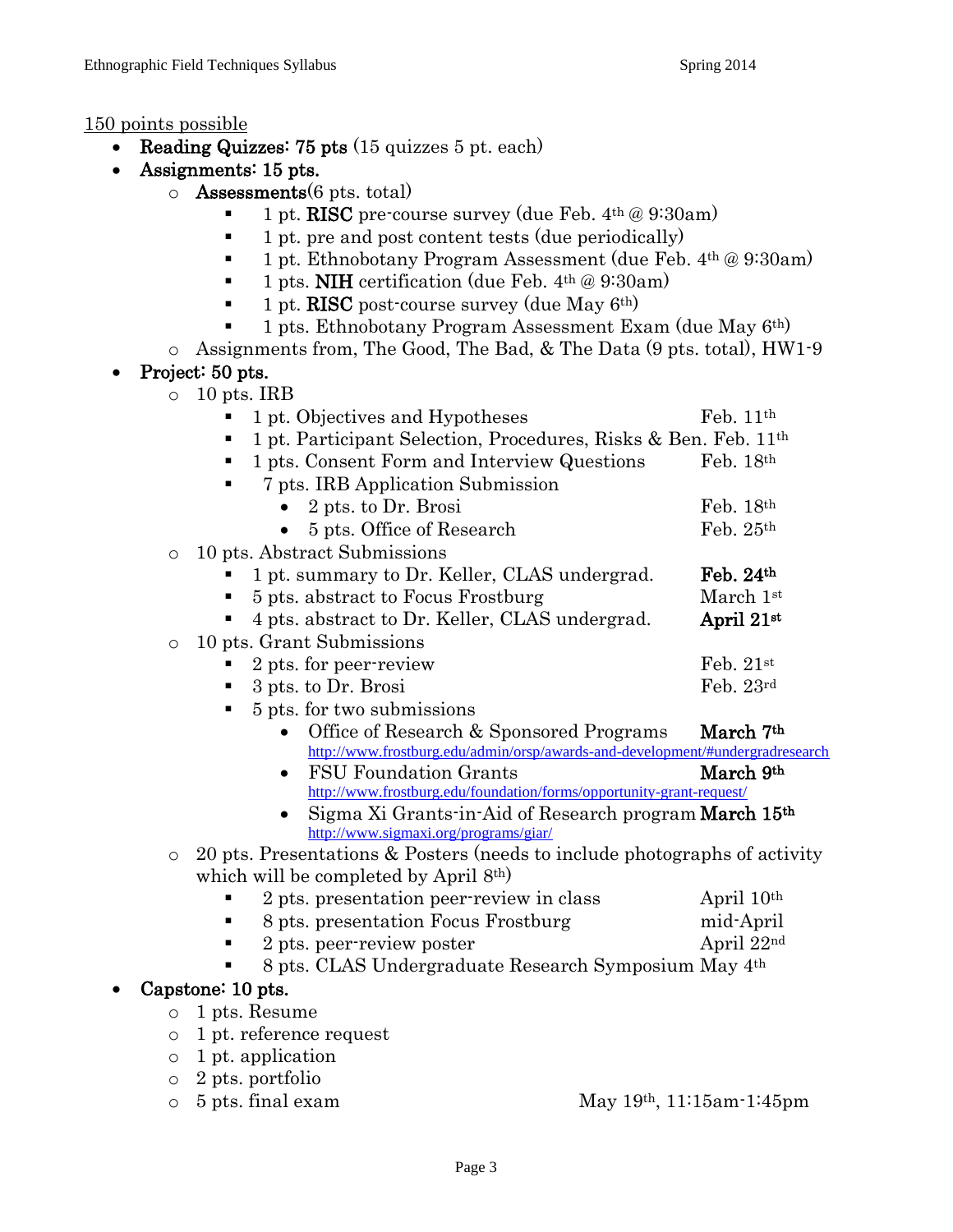## Reading Quizzes

It is essential that you read the assigned materials prior to coming to class. Reading quizzes will be administered to determine your comprehension of the assigned materials. Many reading quizzes will be online and due prior to coming to class. The reading quizzes will vary but typically are around 5 pts. each. There will be a total of 15 reading quizzes throughout the semester.

# Attendance and Participation

Attendance and participation is required during all lectures, outside course activities, and fieldtrips. Be sure to read all assignments and be prepared to summarize the material. There will be quizzes on the reading throughout the semester. One unexcused absence will not impact your grade. Two unexcused absences in lecture and will lower your final average by one letter grade. Three unexcused absences in lecture will lower your final average by two letter grades, four by three, etc. An absence includes leaving early. Tardiness will not be permitted and will result in being unable to take the reading quizzes. If a student is participating in co- and extracurricular activities, or has an excused absence, I must be notified within one week to arrange make-up assignments.

# Assignment Submission

The assignments must be turned in electronically by 9:30am on the day it is due. I strongly suggest that you turn in the assignments before their due date to avoid last-minute, unexpected delays such as technical computer problems. Upload your assignment into the assignment section for the course. Before you upload your assignment save the file in the following format: Lastname\_ProjectTitle. (For example, Brosi\_FocusFrostburg.) If a student is participating in co- and extracurricular activities, or has an excused absence, I must be notified within one week to arrange make-up assignments. Late and incomplete assignments will not be accepted. Missing assignments will result in a failing grade for that particular assignment.

## Class Policies

There will be no cell phones on the desk or in class or lab. There will be no use of laptops except for projects unless prior consent is obtained for special circumstances. You may not eat food or use tobacco products in class or labs.

## Confidentiality Statement

Faculty and staff in the state of Maryland at USM institutions (including Frostburg State University) are obligated to follow the State's reporting requirements for suspected child abuse or neglect. Mandated reporters are persons who, in the course of their work, may be privy to information that they are required to report to the appropriate enforcement agency. Faculty and staff are mandated reporters, and must report any disclosure of suspected incidents of child abuse and neglect, including child sexual abuse, whether or not the suspected incident was previously reported. Incidences must be reported even if they learn about the maltreatment for the first time from an adult victim who was under the age of 18 when the incident occurred. Therefore, any disclosure (written or verbal) by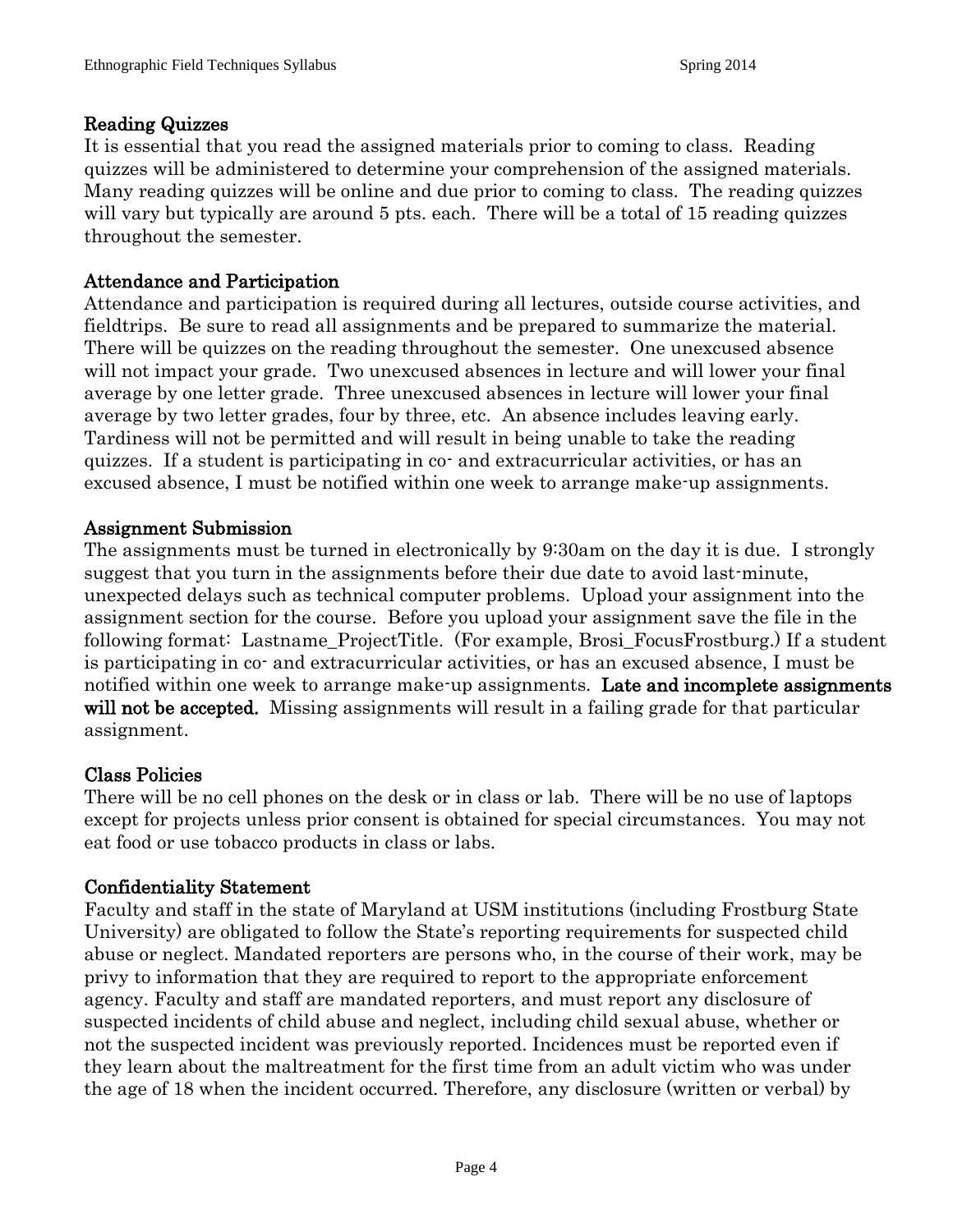students or prospective students of suspected incidents of child abuse and/or neglect will be immediately reported to the appropriate authorities.

## Academic honesty and misbehavior

The statement on academic dishonesty in the Pathfinder is in effect. Cheating in any capacity in this course will not be tolerated. If cheating or plagiarism is encountered, the instructor may administer a grade of zero or an F in the class depending on the severity of the incident. Students are expected to abide by the University's Code of Student Conduct and disruptive behavior in the classroom may result in an administrative withdraw.

#### Accommodations for students with disabilities

Frostburg State University is committed to providing equal educational opportunities for students with documented disabilities. Students who require disability serves or reasonable accommodations must identify themselves as having a disability and provide current diagnostic documentation to Disability Support Services. All information is confidential. Please call 4483 or visit 150 Pullen Hall for more information.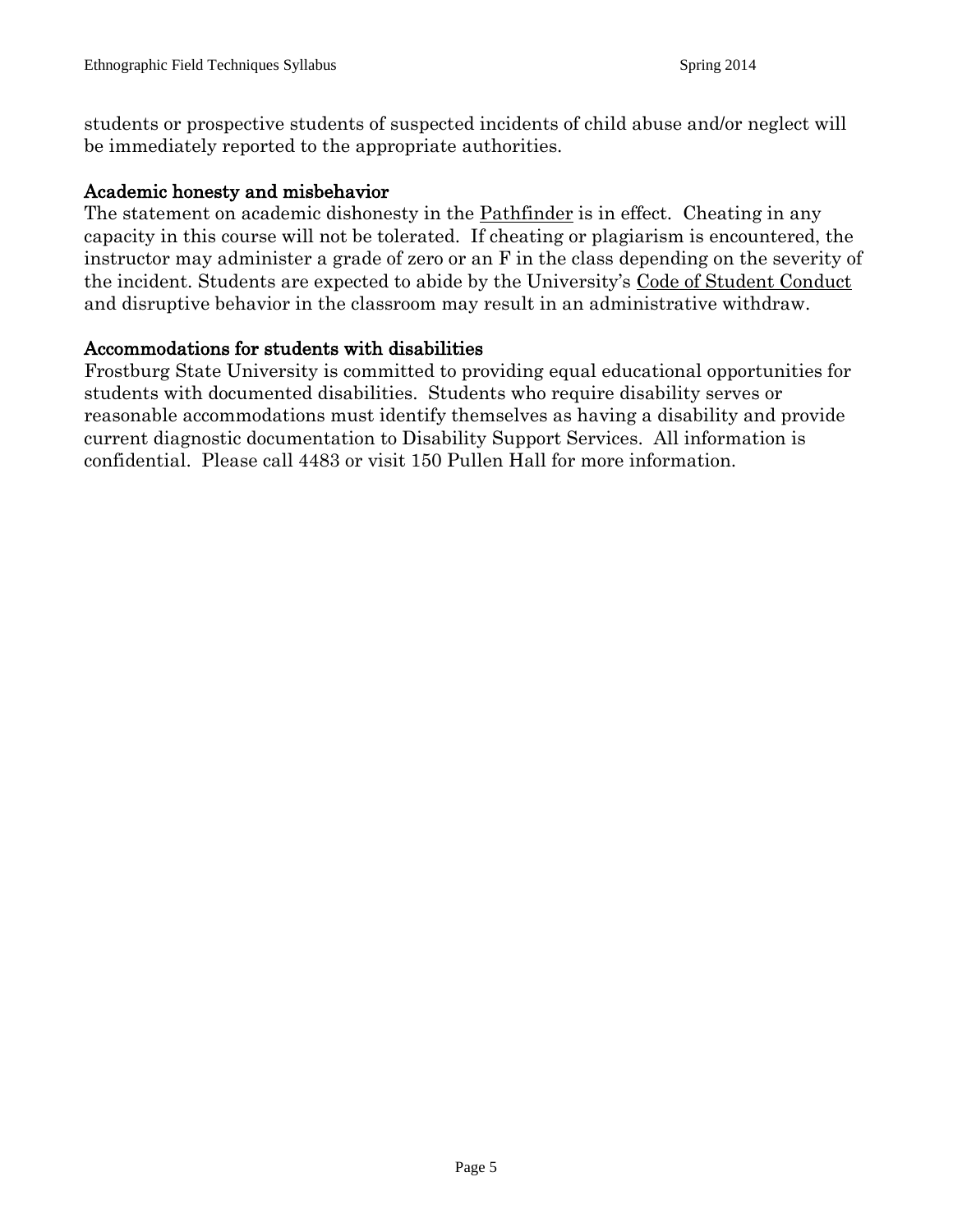| #                                                        | Date    | Description                                                      |                          | Due                                                         |  |  |  |
|----------------------------------------------------------|---------|------------------------------------------------------------------|--------------------------|-------------------------------------------------------------|--|--|--|
| Part 1: Introduction to Research with Human Participants |         |                                                                  |                          |                                                             |  |  |  |
| $\mathbf{1}$                                             | Jan. 28 | Syllabus distributed, projects described, pre-tests              |                          |                                                             |  |  |  |
| $\overline{2}$                                           | Feb. 4  | Library instruction, APA style, elements of writing, peer-       |                          | RQ1, NIH certificate                                        |  |  |  |
|                                                          |         | reviewed literature                                              |                          |                                                             |  |  |  |
| 3                                                        | Feb. 11 | Peer-review process, review of objectives & hypotheses, group    |                          | RQ2, Draft 1: Objectives $\&$                               |  |  |  |
|                                                          |         | work on IRB application, Etic and Emic perspectives, participant | Hypothesis, Draft 1: IRB |                                                             |  |  |  |
|                                                          |         | selection, procedures, risks and benefits, Consent Forms,        |                          |                                                             |  |  |  |
|                                                          |         | <b>Interview Questions</b>                                       |                          |                                                             |  |  |  |
| $\overline{4}$                                           | Feb. 18 | Peer-review of Draft 1 of grant, group work on grant refinement, |                          | RQ3, Submit IRB, Draft 1:<br>Grant (9:30), Draft 2 (12:30), |  |  |  |
|                                                          |         | Draft 2 due to Dr. Brosi by 12:30 pm                             |                          | submission of CLAS URS                                      |  |  |  |
| $\overline{5}$                                           | Feb. 25 | Peer-review of Draft 3 or grant, grant refinement and submission |                          | RQ4, Draft 3 (9:30), Final                                  |  |  |  |
|                                                          |         | of final draft to Dr. Brosi by 12:30 pm                          |                          | Draft (12:30)                                               |  |  |  |
|                                                          |         | Part 2: The Process of Science & Part 3: Writing Research Grants |                          |                                                             |  |  |  |
| $6\phantom{.}6$                                          | Mar. 4  | Grant submissions with modifications from Dr. Brosi              |                          | Submissions of Grants                                       |  |  |  |
|                                                          |         | incorporated                                                     |                          |                                                             |  |  |  |
| 7                                                        | Mar. 11 | Grant work                                                       |                          |                                                             |  |  |  |
| 8                                                        | Mar. 18 | Spring Break: No Classes                                         |                          |                                                             |  |  |  |
| 9                                                        | Mar. 25 | Abstracts, grants, and peer-evaluations                          | Submissions, evaluations |                                                             |  |  |  |
| Part 4: Scientific Presentations: Posters & PowerPoints  |         |                                                                  |                          |                                                             |  |  |  |
| 10                                                       | Apr. 1  | Homework 1-9 due these weeks                                     |                          |                                                             |  |  |  |
| 11                                                       | Apr. 8  |                                                                  |                          |                                                             |  |  |  |
| $12\,$                                                   | Apr. 15 |                                                                  |                          |                                                             |  |  |  |
| 13                                                       | Apr. 22 |                                                                  |                          |                                                             |  |  |  |
|                                                          |         | Part 5: Capstone                                                 |                          |                                                             |  |  |  |
| 14                                                       | Apr. 29 | Resume, Reference Request, Portfolio & Application               |                          |                                                             |  |  |  |
| 15                                                       | May 6   | <b>Assessment Exam</b>                                           |                          | Peer evaluation 3, RISC Post-Test                           |  |  |  |
| 16                                                       | May 13  | No class, Society for Economic Botany Presentation               |                          |                                                             |  |  |  |
| 17                                                       | May 19  | Final Exam, 11:15am-1:45pm                                       |                          |                                                             |  |  |  |

This course syllabus is a general plan for the course; deviations announced by the instructor may be necessary.